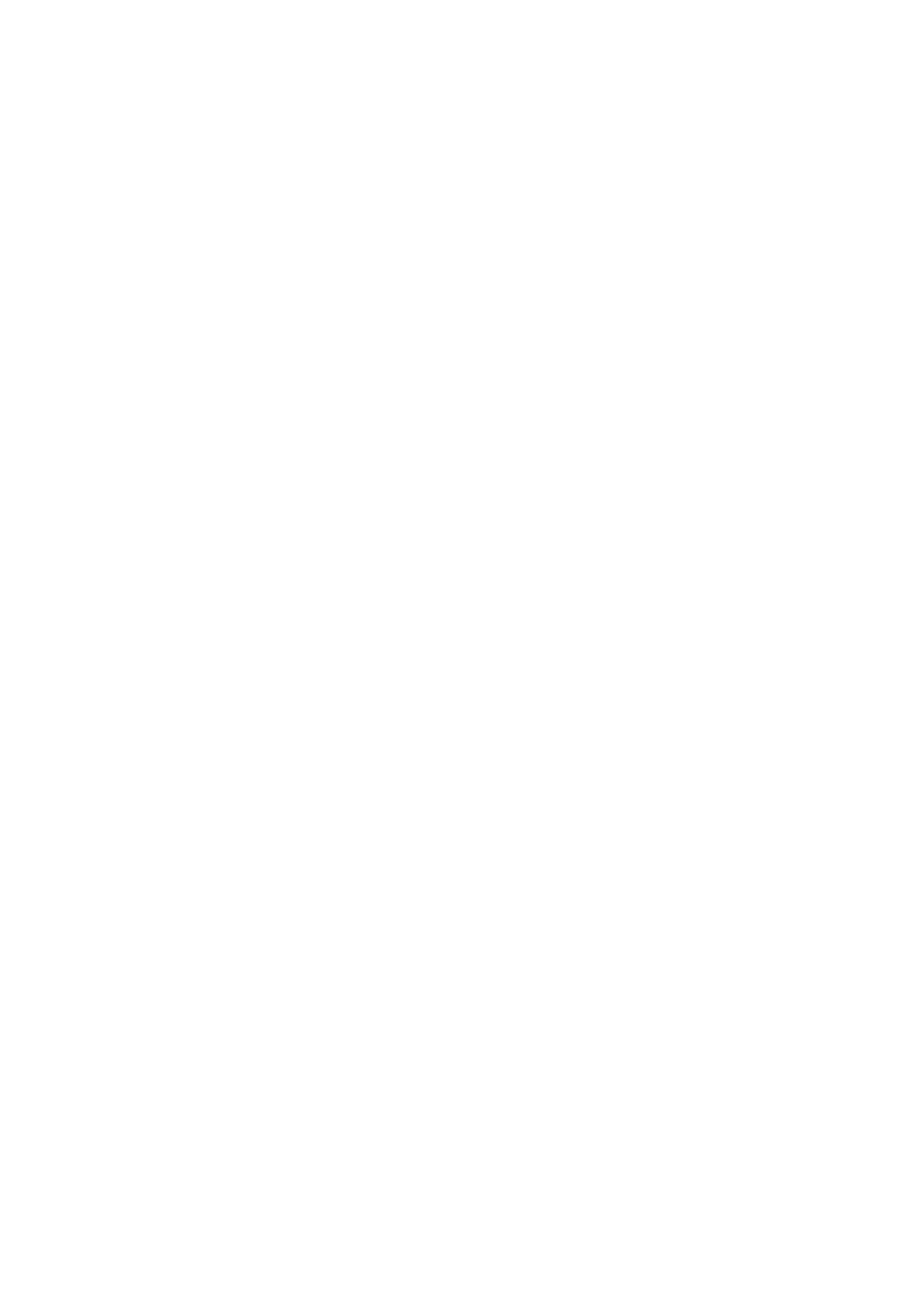## **CONTENTS**

| 1. |        |                                                                   |  |
|----|--------|-------------------------------------------------------------------|--|
| 2. |        |                                                                   |  |
| 3. |        |                                                                   |  |
|    | 3.1.   | Identification of single nucleotide polymorphisms (SNPs) 3        |  |
|    | 3.2.   |                                                                   |  |
|    | 3.3.   |                                                                   |  |
|    | 3.3.1. |                                                                   |  |
|    | 3.3.2. |                                                                   |  |
|    | 3.4.   |                                                                   |  |
|    | 3.4.1. |                                                                   |  |
|    | 3.4.2. |                                                                   |  |
|    | 3.5.   |                                                                   |  |
| 4. |        |                                                                   |  |
|    | 4.1.   | Identification of SNP markers to distinguish PST genetic groups6  |  |
|    | 4.1.1. | Initial testing of SNP markers to distinguish PST genetic groups7 |  |
|    | 4.1.2. |                                                                   |  |
|    | 4.1.3. |                                                                   |  |
|    | 4.1.4. |                                                                   |  |
|    | 4.1.5. |                                                                   |  |
|    | 4.2.   |                                                                   |  |
| 5. |        |                                                                   |  |
| 6. |        |                                                                   |  |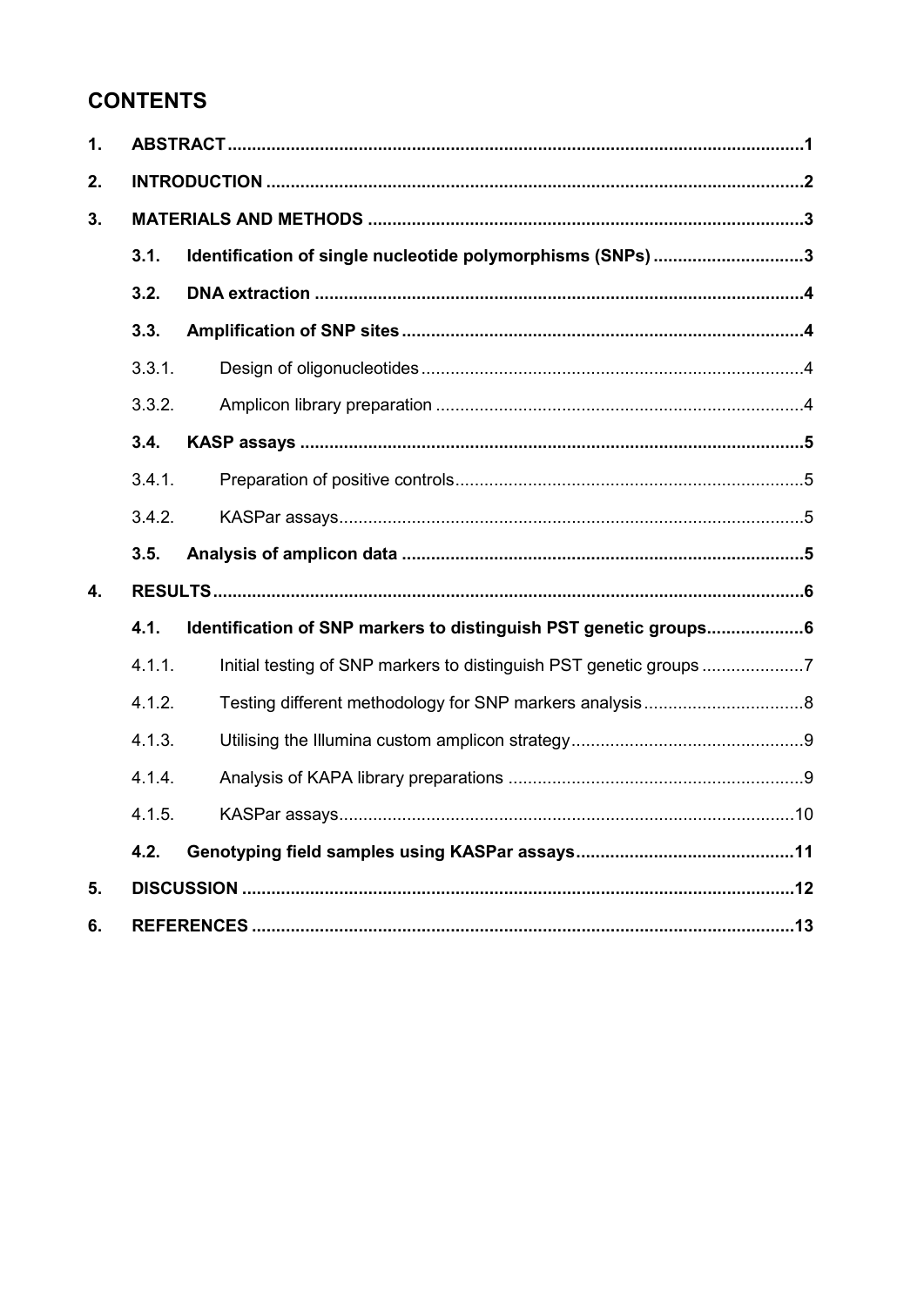## **1. Abstract**

Traditionally, surveillance of rust fungal pathogens in agroecosystems has hinged on field biology and lengthy race-pathotype surveys to provide phenotypic information on pathogen diversity. However, assessments of genotypic diversity are not included routinely and, when employed, are restricted to just a handful of markers. In 2013, we initiated the development of a new approach called 'field pathogenomics' for pathogen population surveillance. This technique is based on highresolution data, acquired using next-generation sequencing of field samples of yellow rust (*Puccinia striiformis* f. sp *tritici* – PST) infected wheat and triticale. While effectively capturing pathogen diversity, the analysis of infected host tissue can also be leveraged to assess the genotype of the host. The overall aim of this project was to apply this new, rapid gene-sequencing technology to the surveillance of wheat yellow rust, in collaboration with the UK Cereal Pathogen Virulence Survey (UKCPVS), and undertake comprehensive global population genetic analyses of this important plant pathogen. Within this large multi-institute and international project, funding from AHDB was provided to specifically contribute to further development of the field-pathogenomics method. The intention was to provide a simple, rapid genotyping method to track PST movement through the UKCPVS framework. To this aim, we identified a series of single nucleotide polymorphisms (SNPs) that could be used as genetic markers to differentiate the major wheat PST races currently in the UK. The next step will be to expand this set of initial marker regions to ensure they can detect any novel PST races that may enter the UK in future. In the meantime, the current markers will be integrated into the UKCPVS. In the long-term, this will ensure the UKCPVS is more predictive and better fulfils its main objective of gaining an early indication of new races and predicting durability of wheat varieties.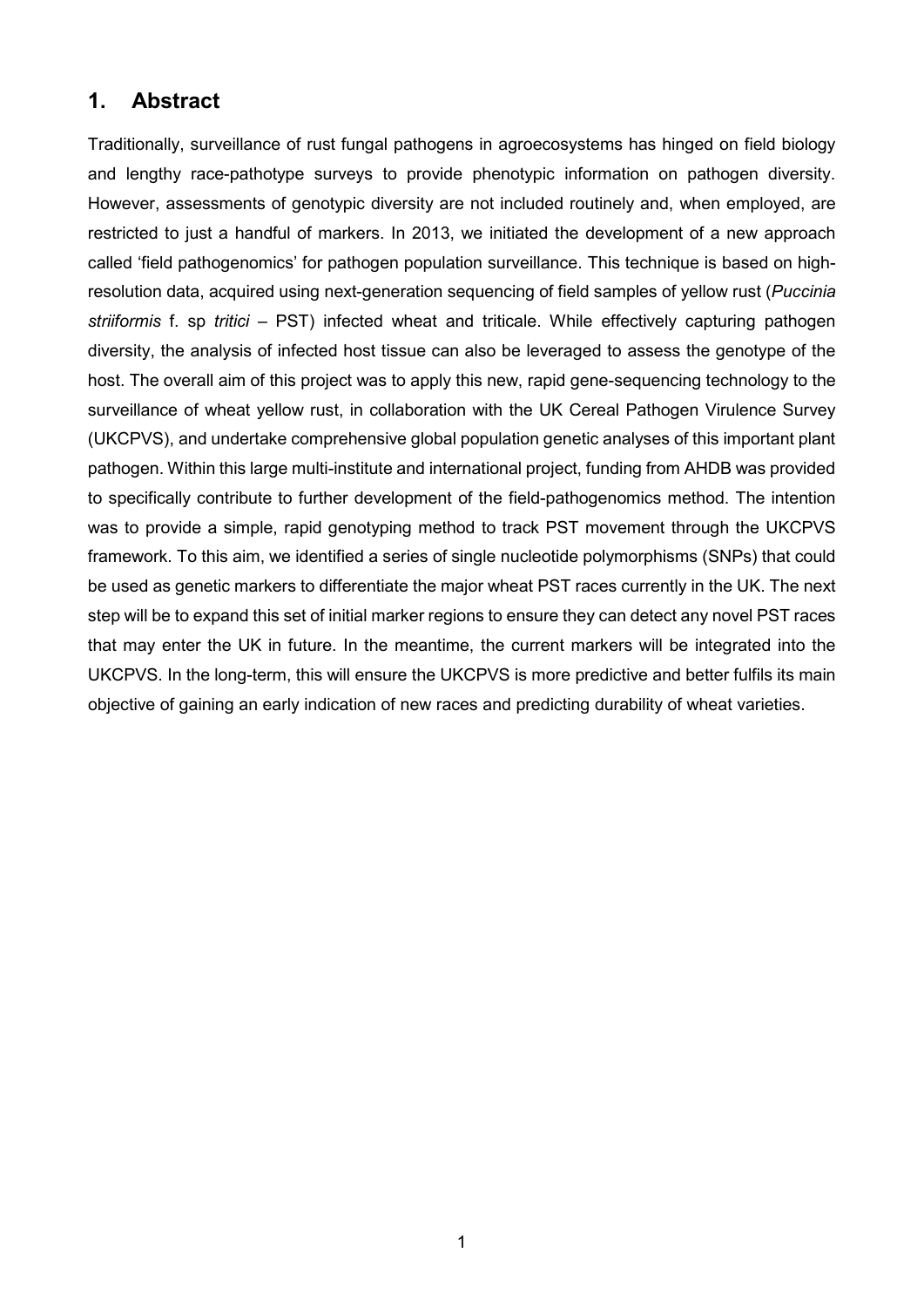#### **2. Introduction**

Wheat is a critical staple providing 20% of the calories and over 25% of the protein consumed by humankind [1]. Wheat yellow rust disease, caused by the fungus *Puccinia striiformis* f. sp *tritici* (PST), is an historical and continuing threat to wheat production worldwide, reducing yields by up to 50% in untreated crops. In the last decade, new PST races have emerged that are capable of adapting to warmer temperatures, have expanded virulence profiles, and are more aggressive than previously characterized races [2]. More recently, PST has re-emerged as a major constraint on UK agriculture as races arising in Europe have overcome many of the major resistance genes in European germplasm. For instance, in 2011 a PST race group collectively called "Warrior" (based on the virulence of one of the initial variants of this group to the UK wheat variety Warrior) emerged as a serious threat to wheat production. The devastating impact of this disease gives a deep sense of urgency to breeders, farmers and the community at large to improve surveillance and employ comprehensive genetic analyses to understand the molecular basis of PST pathogenicity.

Traditionally, surveillance of rust fungal pathogens in agroecosystems has hinged on field biology and lengthy race pathotype surveys to provide phenotypic information on pathogen diversity. However, assessments of genotypic diversity are not included routinely and when employed are restricted to just a handful of markers such as simple sequence repeats (SSRs) or amplified fragment length polymorphisms (AFLPs) [3]. In the UK, the UK Physiologic Race Survey (later re-named UK Cereal Pathogen Virulence Survey: UKCPVS) was set up in 1967, largely in response to an unexpected and devastating epidemic of PST, due to the emergence of a new virulent pathotype. Since then, the UKCPVS has reported a steady succession of changes in pathogenicity in the UK yellow rust population, impacting on the varieties being grown by farmers and the new sources of resistance introduced by breeders. However, despite the success of the UKCPVS and our understanding of the phenotypic diversity of wheat yellow rust, we know almost nothing about its genetic diversity. The time-consuming nature of traditional surveillance methods also limits the number of PST isolates assessed each year. For instance, in the UK, a target number of twenty-five PST samples are tested each year, specifically focusing on those collected from wheat varieties with a previous record of good field resistance. With new wheat yellow rust pathotypes arising on susceptible varieties by mutation, recombination or through exotic incursions, it is unlikely that a new, rare pathotype would be detected in a timely fashion by the current surveillance system due to the low number of samples that can be assessed when reliant solely on traditional pathology. Furthermore, phenotypic characterization of pathogen isolates is limited to a snapshot of differential wheat varieties and cannot detect gain of virulence to varieties not included in the differential set.

We recently developed an approach called "field pathogenomics" for pathogen population surveillance based on high-resolution transcriptome data acquired directly from field samples of PST-infected wheat and triticale [4, 5]. This revealed a complete shift in the wheat yellow rust population with a number of new exotic races recently entering the UK and displacing the previous

2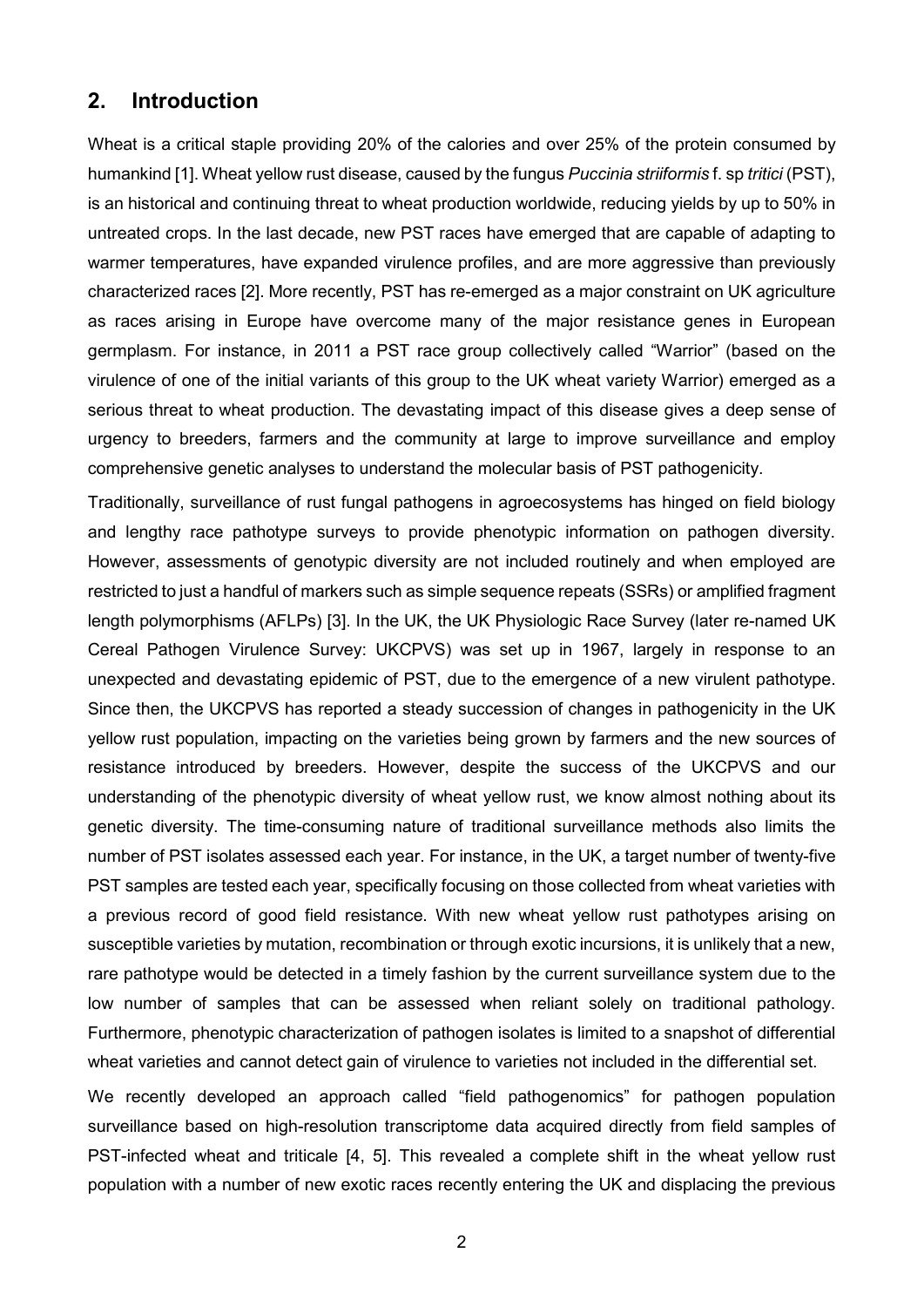population. Whilst effectively capturing pathogen diversity, RNA-seq of infected host tissue can also be leveraged to assess the genotype of the host. This is possible due to the availability of genespecific wheat SNP markers [6, 7]. Furthermore, the approach uses RNA-seq data that is generated directly from pathogen-infected leaves collected in the field, providing a unique opportunity to characterize the pathogen population and its host directly in their natural environment. The assessment of genotypic diversity is not included routinely within rust pathogen surveillance activities. Our new RNA-seq based approach enables the rapid generation of high-resolution genotypic data for integration into pathogen surveillance activities that is vital to improve our understanding of the genetic sub-structure within a population [8].

The overall aim of this project was to apply rapid gene-sequencing technology to the surveillance of PST and undertake comprehensive global population genetic analyses of this important plant pathogen. Within this large multi-institute and international project, funding from AHDB was provided to specifically contribute to further development of the "field pathogenomics" method to provide a simple, rapid genotyping method that can be used to track PST movement through the UKCPVS framework in the future.

### **3. Materials and methods**

#### **3.1. Identification of single nucleotide polymorphisms (SNPs)**

RNA-seq data was collated for a total of 296 PST-infected wheat, triticale and rye samples collected between 2013 and 2015 generated as described previously [4]. The FASTX-Toolkit (version 0.0.13.2) was used for quality filtering and trimmomatic (version 0.33) for removing the adapters. The 101-bp (HiSeq) pair-end reads were then aligned to the PST-130 assembly [9] using the TopHat package (version 2.0.11) and Bowtie alignment program (version 2.2.1) with default parameters and an expected mean inner distance between mate pairs of 200 [10, 11]. SNP-calling for PST was performed with SAMtools (version 0.1.19) [12], considering only the sites with a minimum depth of coverage of 20x. Homokaryotic and heterokaryotic SNP sites that induced synonymous and nonsynonymous substitutions were identified using SnpEff, version 3.6 [13]. The genetic substructuration of PST isolates was assessed using multivariate analysis using discriminant analyses of principal components (DAPC) implemented in the Adegenet package in the R environment as described previously [8]. Synonymous SNP sites were then identified that were identical between isolates within a genetic group and yet different to all PST isolates within all other genetic groups. Several thresholds were tested by varying the percentage of isolates allowed to be different at a particular SNP site within a specific genetic group (Supplemental Table 1).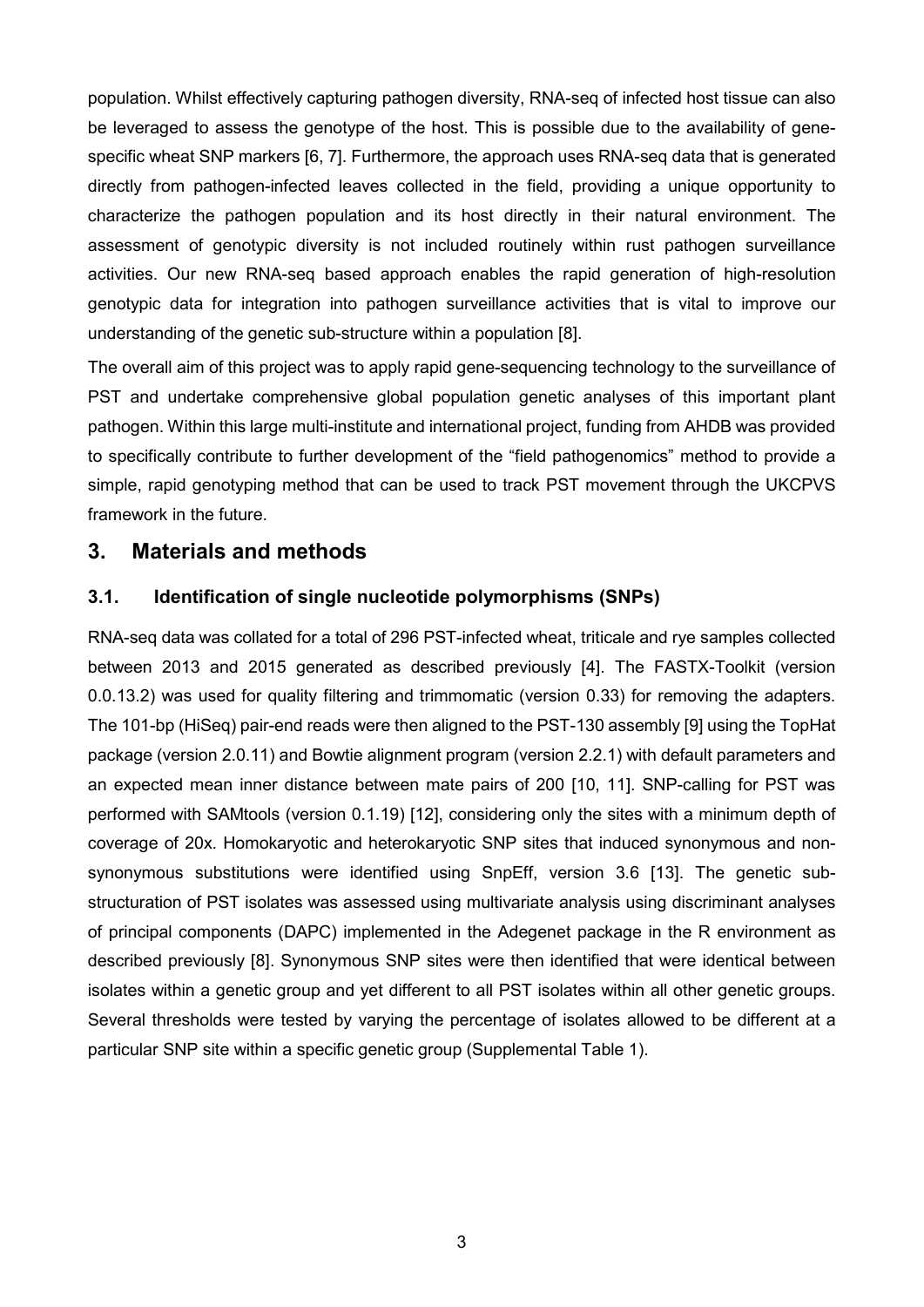### **3.2. DNA extraction**

DNA was extracted from PST-infected plant samples collected in the field using the MyTaq™ Extract-PCR kit, as described by the manufacturer (Bioline). In short, 20 µl of Buffer A, 20 µl of Buffer B and 70 µl of water was added to a total of 10-20mg of tissue that was disrupted using a homogenizer. Samples were then incubated for 5 minutes at 75ºC followed by 10 minutes at 95ºC. After extraction, DNA was purified using Agencourt® AMPure® XP magnetic beads (Beckman Coulter). DNA was added to the same volume of AMPure XP magnetic beads and incubated for 15 minutes at room temperature. The resulting solution was then placed in a magnetic rack and incubated for a further 5 minutes. Following removal of the supernatant, two washes were performed with 200 µl of 80% Ethanol. Finally, 52µl of water was added and the sample incubated for 2 minutes at room temperature. Samples were incubated on the magnetic rack for 15 minutes and the supernatant containing DNA removed. DNA was quantified using a Qubit fluorometer and PicoGreen quantification regents (Invitrogen).

### **3.3. Amplification of SNP sites**

#### **3.3.1. Design of oligonucleotides**

To amplify specific regions of the PST genome that contained SNPs that can be used to distinguish the major genetic groups of PST in the UK primers were designed to amplify 400-500 bp regions surrounding each SNP site (Supplemental Table 2). Oligonucleotides were ordered from Eurofins. Primers were designed with a similar Tm and an average Tm of 57.12 °C was used to amplify all regions in a single PCR reaction using 5ng/µl of DNA and DreamTaq Green polymerase (ThemoFisher Scientific).

#### **3.3.2. Amplicon library preparation**

Two strategies for library preparation were trialled: (i) the KAPA HTP/LTP library preparation kit (Roche) and (ii) the Illumina TruSeq custom amplicon protocol. For the KAPA library preparation first amplicons were prepared using primers designed in house and then the resulting product used to generate sequencing libraries following the manufactures' instructions (Roche). Unique NEXTflex® DNA Barcodes (Bioo Scientific) were added to each sample in order to identify specific samples later in the sequence analysis. For the Illumina TruSeq custom amplicon method this utilised primers custom designed and optimised by Illumina. A total of 25 ng/µl input DNA was used and libraries prepared following the manufacturer's instructions. Adapters were added as with the KAPA libraries. Finally, a clean-up step with Agencourt® AMPure® XP magnetic beads, as previously described for DNA extraction, was performed and libraries were normalised as indicated by the manufacturer (Illumina).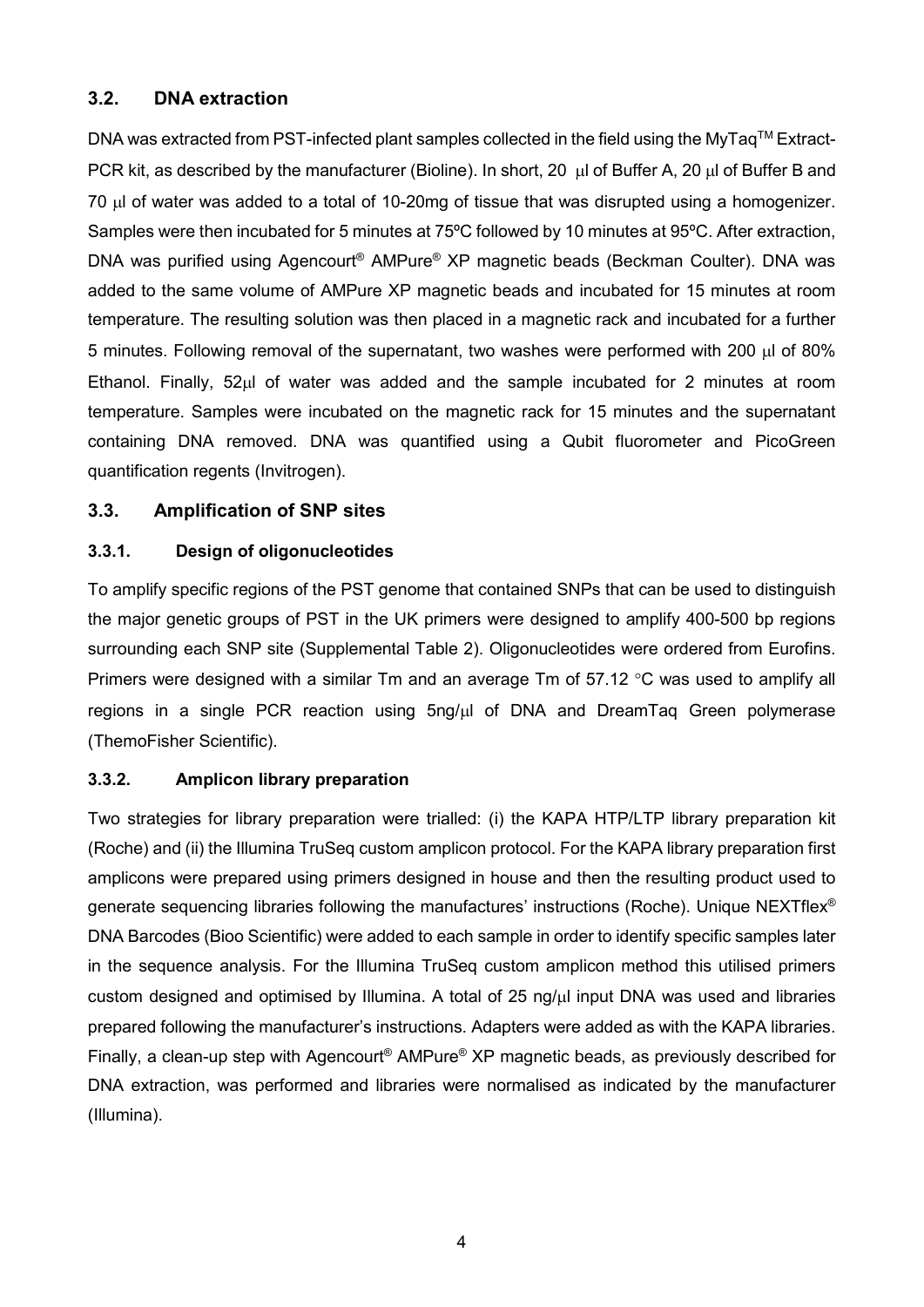### **3.4. KASP assays**

#### **3.4.1. Preparation of positive controls**

DNA was generated from 4 PST isolates, one from each of the 4 genetic groups (group 1, group 3, group 4 and group 5-1) [\(Table 1\)](#page-7-0) to use as positive controls. First, wheat plants from the susceptible variety (Vuka) were grown under controlled environment conditions as described previously [4]. Four days after sowing, plants were treated with 25 ml of growth regulator (Maleic Hydrozide 0.2g/l). To facilitate inoculation, spores were heat-activated at 40°C for 5 minutes and then re-suspended in Novec 7100 (1 mg/mL) prior to inoculation. After 14 days, wheat plants were spray inoculated with the heat-activated spores from each of the PST isolates independently and kept in the dark at 10 °C for two days under high humidity conditions before returning the plants to controlled environment conditions. Infected tissue was collected 14 days post-inoculation and stored in RNA later<sup>®</sup> solution at 4°C (Life technologies, UK). DNA was then extracted from these samples, as previously explained, to be used in subsequent KASPar assays.

| <b>Genetic Group</b> | <b>Isolate name</b> | <b>Year of collection</b> | <b>Origin</b> |  |
|----------------------|---------------------|---------------------------|---------------|--|
|                      | F <sub>18</sub>     | 2014                      | UK            |  |
|                      | 15/151              | 2015                      | UK            |  |
|                      | 14/7                | 2014                      | UK            |  |
| $5 - 1$              | 14/106              | 2014                      | UK            |  |

<span id="page-7-0"></span>

| Table 1. PST isolates used as positive controls. |  |
|--------------------------------------------------|--|
|--------------------------------------------------|--|

#### **3.4.2. KASPar assays**

For each marker, three primers were designed using Primer3plus software (version 4.0.0.), one specific for each possible base at that position and a third common primer. Each of the specific primers was designed carrying standard FAM or HEX compatible tails (FAM tail: 5' GAAGGTGACCAAGTTCATGCT 3'; HEX tail: 5' GAAGGTCGGAGTCAACGGATT 3') and with the target SNP at the 3' end. Oligonucleotides were ordered from Sigma and primer mixes were as recommended by the manufacturer  $[46 \mu L \, dH_2O, 30 \mu L$  common primer (100 μM), and 12  $\mu L$  each tailed primer (100 μM); LGC Genomics]. Assays were carried out as described previously [4] with the following modifications: each reaction contained 2.5 µl of the V4 2xKaspar mix, 0.07 µl of primer mix and 2.5 µl of sample DNA (5-30 ng/µl). PCR cycling was performed in an Eppendorf Mastercycler pro 384 and 384-well optically clear plates (Roche) were read on a Tecan Safire plate reader. Data analysis was performed manually using Klustercaller software (version 2.22.0.5, LGC).

### **3.5. Analysis of amplicon data**

The amplicon libraries were sequenced on the Illumina HiSeq 2500 machine at the Earlham Institute, UK. The FASTX-Toolkit (version 0.0.13.2) was used for quality filtering and trimmomatic (version 0.33) for removing the adapters. The pair-end reads were aligned to the PST-130 assembly [9] using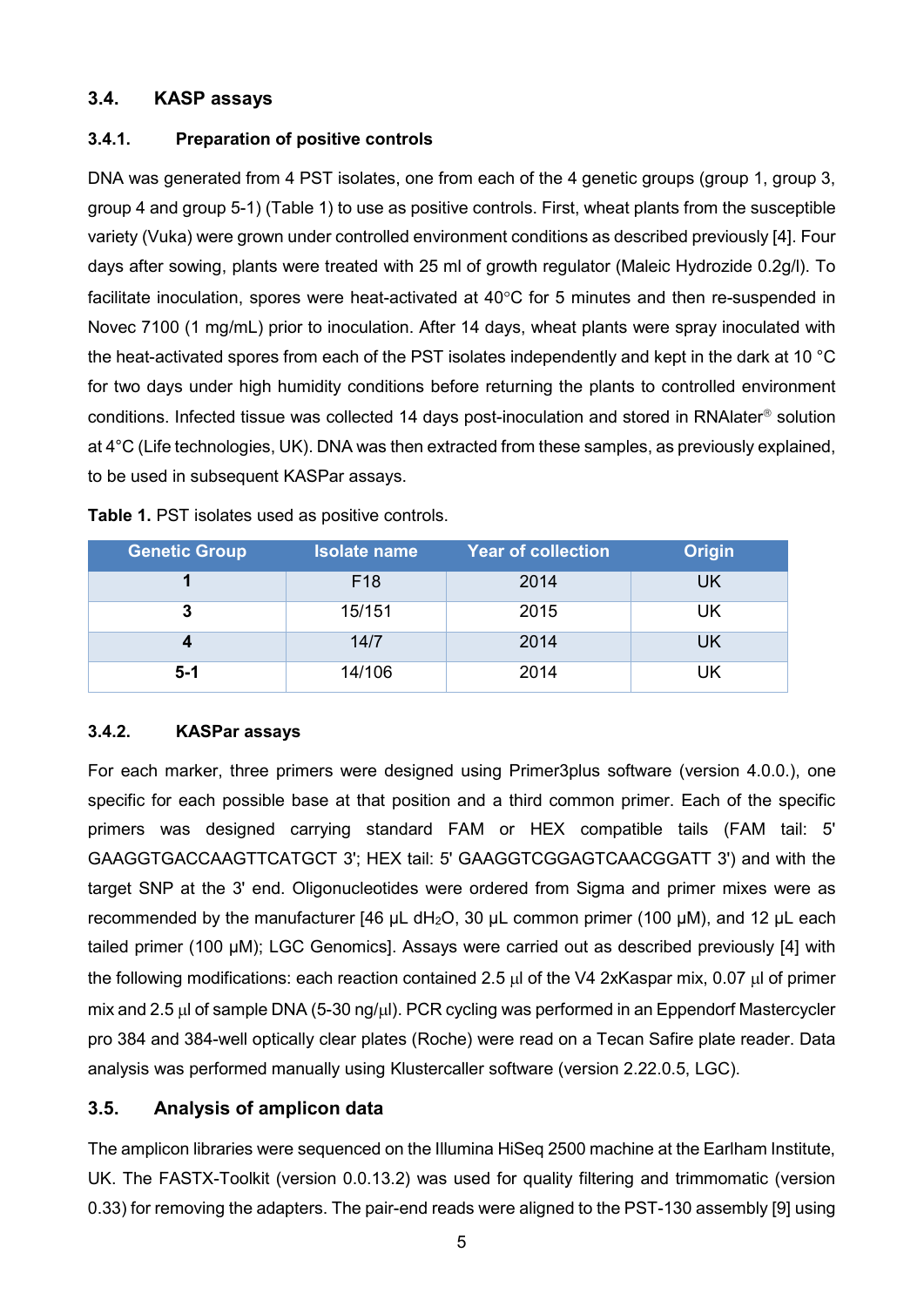bowtie2 (version 2.1.0) and then SAMtools (version 0.1.19) was used for SNP-calling, considering sites that had a depth of coverage of at least 20x. The nucleotide positions for the 98 SNP markers were extracted to determine the most likely genetic group for a particular sample by scoring 1 every time the base at that position matched one from a specific genetic group. Samples were assigned to the genetic group with the highest score.

## **4. Results**

## **4.1. Identification of SNP markers to distinguish PST genetic groups**

Five different genetic groups of PST were found to infect wheat in the UK in recent years. Four of these were identified and described in 2013 (Groups 1 - 4; Hubbard *et al.*, 2015) and a fifth race was identified in 2014 that was assigned to the Kranich race (Group 5-1). To allow new PST field samples to be rapidly assigned to one of these five genetic groups, we decided to focus on identifying a limited set of genetic markers, rather than carrying out full transcriptomic sequencing as done previously [4]. To this aim, we analysed data from more than 600 PST isolates collected in the UK during 2013, 2014 and 2015 to identify a number of single nucleotide polymorphisms (SNPs) specific for each genetic group. First, we used representative isolates from 2013 (only collected within the UK), then we included all PST isolates from 2014 and 2015 (including isolates from outside the UK). As a number of PST isolates were not well assigned to a certain genetic group and/or had lower amounts of data from the pathogen we focused on a core set of 296 well defined PST isolates for identifying genetic markers. Using this dataset all synonymous SNP sites were extracted for each PST isolate and then compared to identify specific markers for each of the five genetic groups. The parameters for selecting a marker that could be used to define a genetic group were as following:

- 1. The SNP had to be present in all populations
- 2. The SNP should have coverage in all PST isolates
- 3. The SNP should have coverage within each genetic group
- 4. The SNP marker should be different between at least two genetic groups

However, the high variability that exists between isolates within a single genetic group [4, 8] made it difficult to identify consensus markers within and between populations. Furthermore, low level sequencing errors may complicate this analysis further. Therefore, we included a margin of error in the analysis during marker selection, while setting a threshold to make sure that selected markers were sufficiently reliable. A vast number of specific markers were found for genetic group 2, which was expected since PST isolates within this genetic group are mainly found on triticale or rye and not on wheat like all PST isolates in other genetic groups. Likewise, an abundance of markers could be identified for genetic groups 1, 3 and 5-1. However, it was difficult to identify specific markers for genetic group 4 due to the high degree of genetic variability within this genetic group [8] (Figure 1 a,b).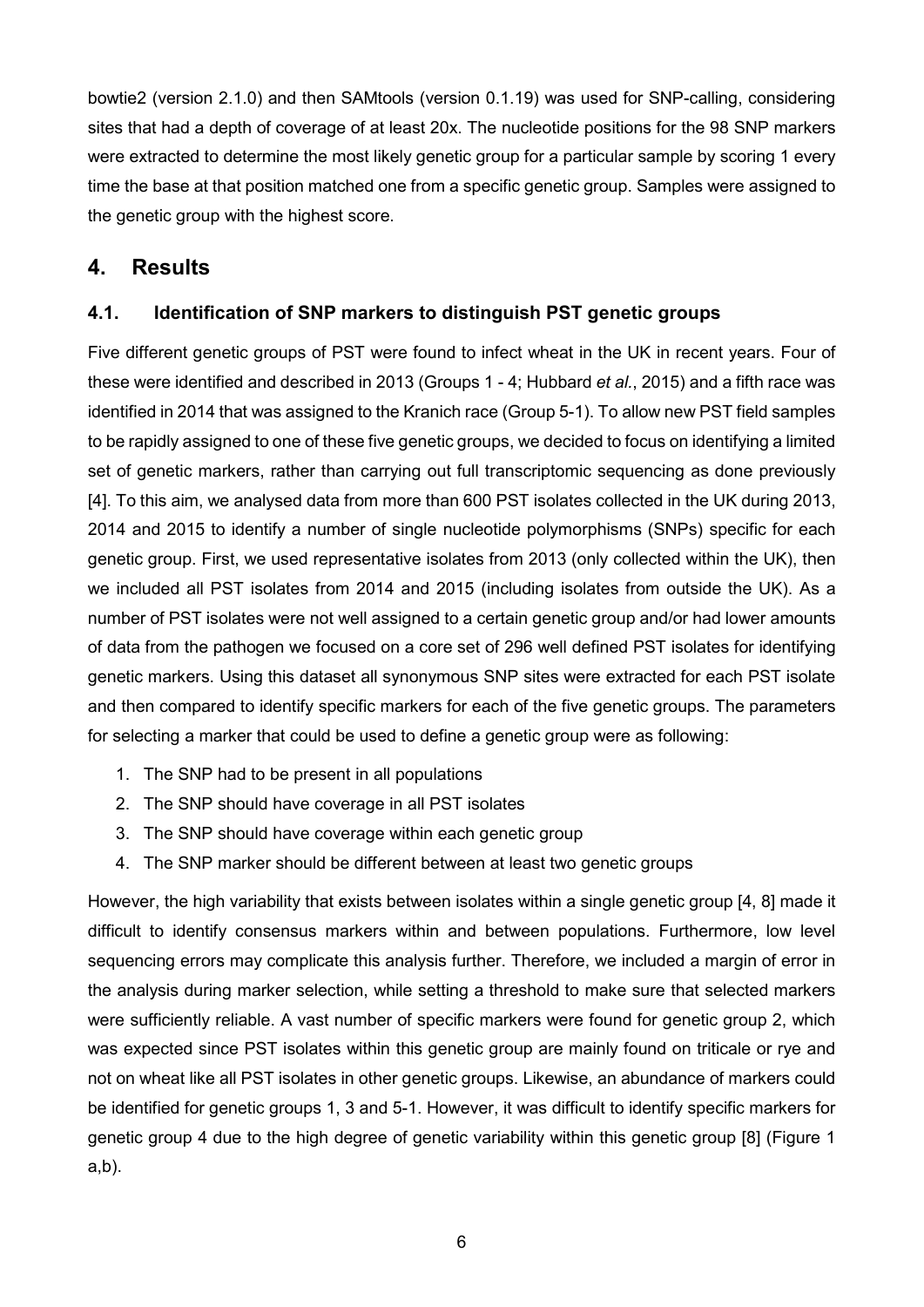Markers were selected considering both homozygous and heterozygous positions and varying the threshold for missing data. A threshold of 50% of missing data across all PST isolates within a population group was accepted, when no sequencing errors were present. The amount of missing data was decreased to 30% when 10% when sequencing errors were considered in the analysis. A set of 98 markers were obtained and then tested computationally using RNA-seq data from all 600 samples from the Field Pathogenomics project, with a high rate of success: only samples with low quality data or those not well assigned to any specific genetic group could not be identified.





**Figure 1. Number of SNP markers identified increased as stringency of missing data filter was reduced.** Number of markers compared to percentage of missing data (a) without considering sequencing error and (b) considering 10% of missing data as error.

#### **4.1.1. Initial testing of SNP markers to distinguish PST genetic groups**

KASPar assays were developed to test a subset of the genetic markers identified above. A total of 11 markers that were able to differentiate the PST populations were selected for this initial analysis (Table 2). Three known control isolates were used, one for each genetic group tested (Group 1: 13/26, Group 3: 13/182, Group 4: 13/36) and forty-two PST-infected field samples from 2015 were analysed using this smaller set of markers (Table 2). When combined, the markers were clearly able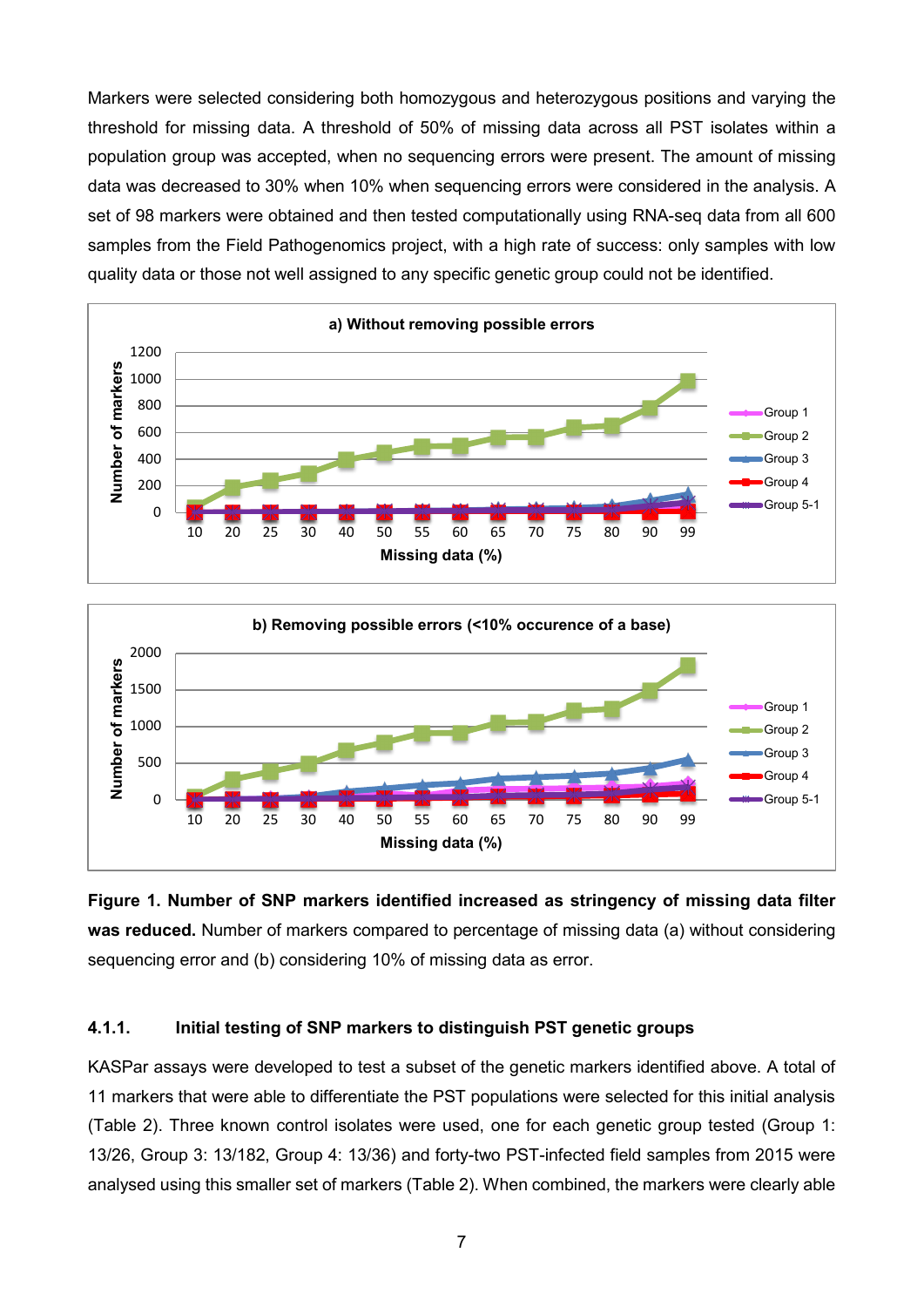to distinguish each of the genetic groups analysed. This indicates that this set of markers is able to differentiate the different PST genetic groups evaluated, although further analysis is required to validate the entire set of 98 markers.

**Table 2. Provisional analysis of 11 KASPar assays showed that these were sufficient for distinguishing the three major wheat PST races in the UK (Groups 1, 3 and 4).** KASPar analysis of a set of markers using 3 isolates whose genetic group is known. Red shading refers to an assay assigned as Y:Y, green to X:Y and blue to X:X.

|          |              |          |              |              | Group 1 | Group 3 | Group 4 |
|----------|--------------|----------|--------------|--------------|---------|---------|---------|
|          |              |          |              |              | isolate | isolate | isolate |
|          |              |          | Allele       | Allele       |         |         |         |
|          | Contig       | Position | X            | Υ            | 13/26   | 13/182  | 13/36   |
| Assay 1  | PST130_10127 | 1130     | G            | A            | Y:Y     | X:Y     | X:Y     |
| Assay 2  | PST130_10441 | 476      | $\mathsf{C}$ | T            | Y:Y     | X:Y     | X:Y     |
| Assay 3  | PST130_7670  | 3524     | $\mathsf{C}$ | T            | X:X     | Y:Y     | X:Y     |
| Assay 4  | PST130_10982 | 2778     | G            | A            | X:X     | Y:Y:    | X:Y     |
| Assay 5  | PST130_7291  | 1846     | G            | A            | Y:Y:    | X:Y     | X:Y     |
| Assay 6  | PST130_11355 | 649      | $\mathsf{A}$ | $\mathsf{C}$ | X:X     | Y:Y:    | X:Y     |
| Assay 7  | PST130_10126 | 6216     | $\mathsf{C}$ | A            | $\star$ | X:Y     | $\star$ |
| Assay 8  | PST130_16961 | 1098     | $\mathsf{C}$ | T            | $\star$ | $\star$ | $\star$ |
| Assay 9  | PST130_22010 | 172      | $\mathsf{C}$ | $\mathsf T$  | Y:Y     | X:X     | X:X     |
| Assay 10 | PST130 28344 | 2372     | A            | G            | Y:Y:    | Y:Y:    | Y:Y:    |
| Assay 11 | PST130 8160  | 11876    | A            | G            | $\star$ | X:Y     | X:Y     |

### **4.1.2. Testing different methodology for SNP markers analysis**

Three different methods were used to evaluate the above 98 SNP markers. Two of these methods were based on next-generation sequence analysis using two different strategies for library preparation, and the third method utilised KASPar assays to detect single SNPs. In order to evaluate these different approaches, we first selected a set of PST samples whose genetic group was known to utilise as positive controls in the analysis (Table 3). The selected samples consisted of PSTinfected wheat leaves that were collected from the field in 2016 and previously subjected to full transcriptome sequencing and subsequent genetic analysis.

| Table 3. Number of PST-infected samples used from each genetic group. |  |  |
|-----------------------------------------------------------------------|--|--|
|-----------------------------------------------------------------------|--|--|

| <b>Genetic Group</b> | <b>KAPA libraries</b> | <b>Illumina libraries</b> |
|----------------------|-----------------------|---------------------------|
|                      |                       |                           |
|                      |                       |                           |
|                      | 36                    | 33                        |
| $5 - 1$              |                       |                           |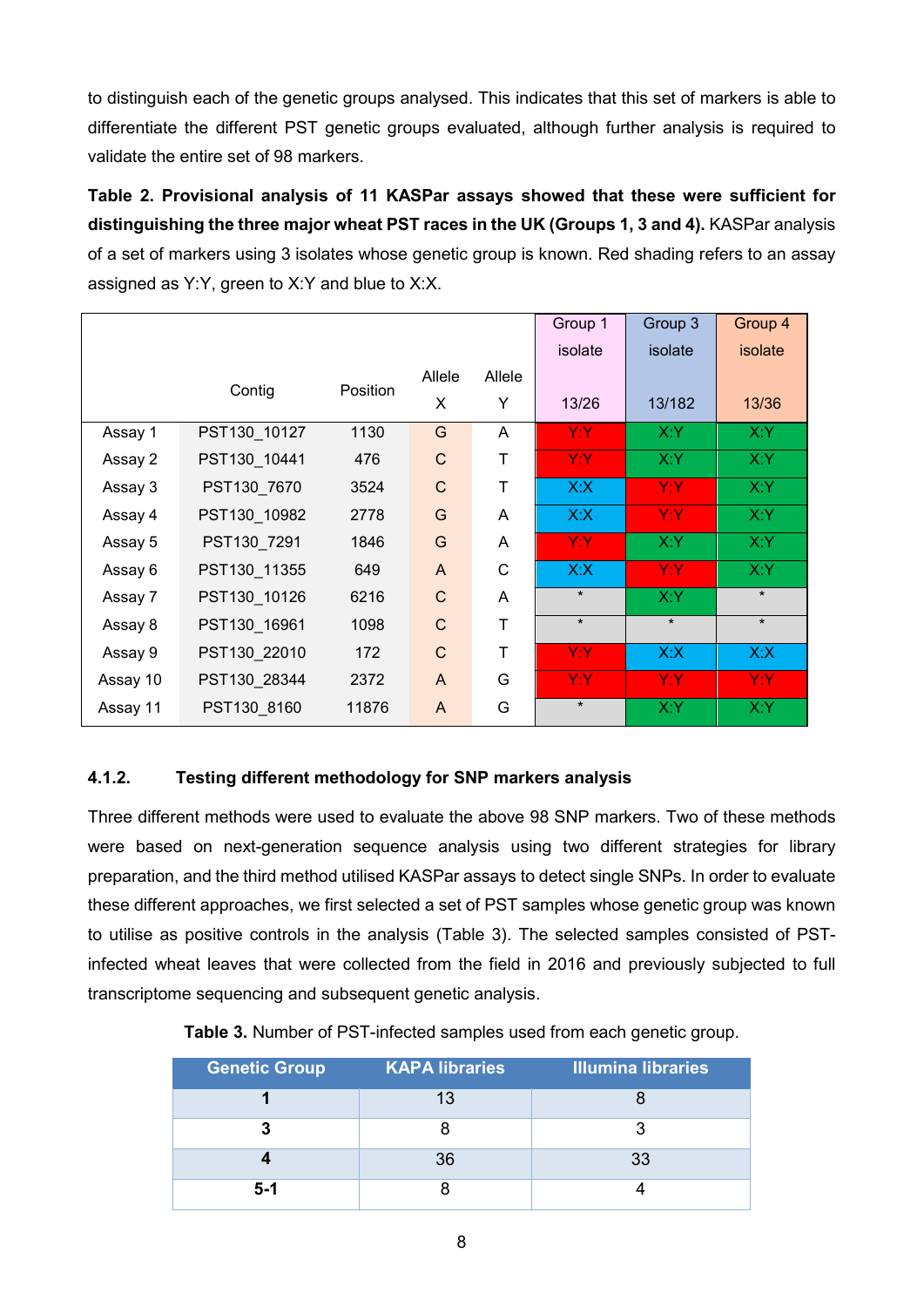#### **4.1.3. Utilising the Illumina custom amplicon strategy**

To evaluate the Illumina custom amplicon method a pool of primers were designed by Illumina that amplified 100 bp surrounding the SNP site of interest. A total of 91 libraries were prepared, of which 49 were from PST-infected samples that had been previously genotyped using RNA-seq analysis and thus their genetic group was known. The other 42 were samples collected from the 2016 field trials. Using this technique, out of the 49 samples where we had previously determined the genetic group (Table 3), we could identify the genetic group correctly for all 44 samples that produced sufficient data for analysis. The remaining 5 samples had very low concentrations of DNA and therefore failed to generate sufficient sequencing data. Out of the 42 that were collected during the field trials, we could define the genetic group for all samples, which all belonged to Group 4. For most samples, we used between 50-60 of the 98 markers to identify the genetic group. In fact, we found that just using a small subset of SNPs was enough to correctly identify the genetic group (Figure 2).

|            |              | <b>GROUP 1</b> |               |           | <b>GROUP 3</b> |               |                          | <b>GROUP 4</b> |           |               | <b>GROUP 5_1 (KRANICH)</b> |               |           |
|------------|--------------|----------------|---------------|-----------|----------------|---------------|--------------------------|----------------|-----------|---------------|----------------------------|---------------|-----------|
|            | Group        | 16.0164        | <b>F18</b>    | 16.0127   | 16.0676        | 16.0401       | 16.0402                  | 16.0669        | 16.0203   | 15/157        | 16.0183                    | 16.0186       | 14/106    |
| 10441 476  | 1,5_1        | TT             | $_{\text{T}}$ | <b>TT</b> | <b>CT</b>      | <b>CT</b>     | $\overline{\phantom{a}}$ | <b>CT</b>      | <b>CT</b> | <b>CT</b>     | π                          | $_{\text{T}}$ | π         |
| 10441 749  | 1,5,1        | <b>TT</b>      | π             | TT        | <b>CT</b>      | <b>Sec.</b>   | <b>CT</b>                | <b>CT</b>      | <b>CT</b> | <b>CT</b>     | π                          | π             | T         |
| 6921 3712  | 2, 3         | ΤT             | π             | TΤ        | <b>CT</b>      | <b>CT</b>     | <b>CT</b>                | ΤT             | ΤT        | TΤ            | π                          | π             | π         |
| 7364 28843 | $\mathbf{1}$ | AT             | <b>AT</b>     | AT        | π              | $_{\text{T}}$ | T                        | TT             | TT        | TΤ            | π                          | $_{\text{T}}$ | TT        |
| 7446 5852  | 2,5,1        | GG             | GG            | GG        | GG             | GG            | GG                       | GG             | GG        | GG            | AG                         | AG            | AG        |
| 8552 2672  | ALL.         | AA             | AA            | AA        | AG             | AG            | AG                       | AG             | AG        | AG            | AA                         | AA            | AA        |
| 7237_8357  | ALL.         | GG             | GG            | GG        | <sub>CC</sub>  | cc            | <sub>cc</sub>            | CG             | CG        | CG            | GG                         | GG            | CG        |
| 7291 1846  | 1, 2         | AA             | AA            | AA        | AG             | AG            | AG                       | AG             | AG        | AG            | AG                         | AG            | AG        |
| 7582 7250  | 2,4          | <b>CT</b>      | <b>CT</b>     | <b>CT</b> | <b>CT</b>      | <b>CT</b>     | <b>CT</b>                | cc             | <b>CC</b> | <sub>CC</sub> | <b>CT</b>                  | <b>CT</b>     | <b>CT</b> |
| 7582 8369  | 2,4          | AG             | AG            | AG        | AG             | AG            | AG                       | GG             | GG        | GG            | GG                         | GG            | GG        |
| 9827 1344  | 2,3          | cc             | cc            | cc        | cc             | <b>CC</b>     | <b>CC</b>                | cc             | cc        | <b>CC</b>     | <b>CC</b>                  | cc            | cc        |
| 7341_4368  | 1,5,1        | AT             | AT            | <b>AT</b> | π              | π             | $_{\text{T}}$            | $\sim$         | <b>TT</b> | TΤ            | AT                         | AT            | AT        |
| 7341 4770  | 3            | <b>CT</b>      | $\sim$        | <b>CT</b> | π              | π             | $\sim$                   | <b>CT</b>      | <b>CT</b> | <b>CT</b>     | $\sim$                     | <b>CT</b>     |           |

**Figure 2. A small subset of 13 SNP markers were sufficient to correctly identify the genetic group for 12 samples that spanned the four wheat PST genetic groups in the UK.** Example of 12 samples that were sequenced whose genetic group was known for 13 markers.

#### **4.1.4. Analysis of KAPA library preparations**

To evaluate the KAPA library preparation technique, we first designed primers to amplify a ~400 bp region surrounding each of the 98 amplicons, with two of these amplicons containing 2 SNP markers per amplicon. Of these 96 primer pairs, 62 amplified the expected sized fragment. The remaining primer pairs (34) did not produce a PCR product or produced non-specific products as indicated by multiple bands following gel electrophoresis (Figure 3; Supplemental Table 3). The 62 successful primer pairs were then used to amplify the corresponding regions from the PST-infected samples prepared as positive controls above. The resulting amplicons were then used to make KAPA sequencing libraries. However, as the Illumina strategy was run in parallel and was extremely successful in assigning PST isolates to the correct genetic groups, this strategy was not pursued beyond library preparation.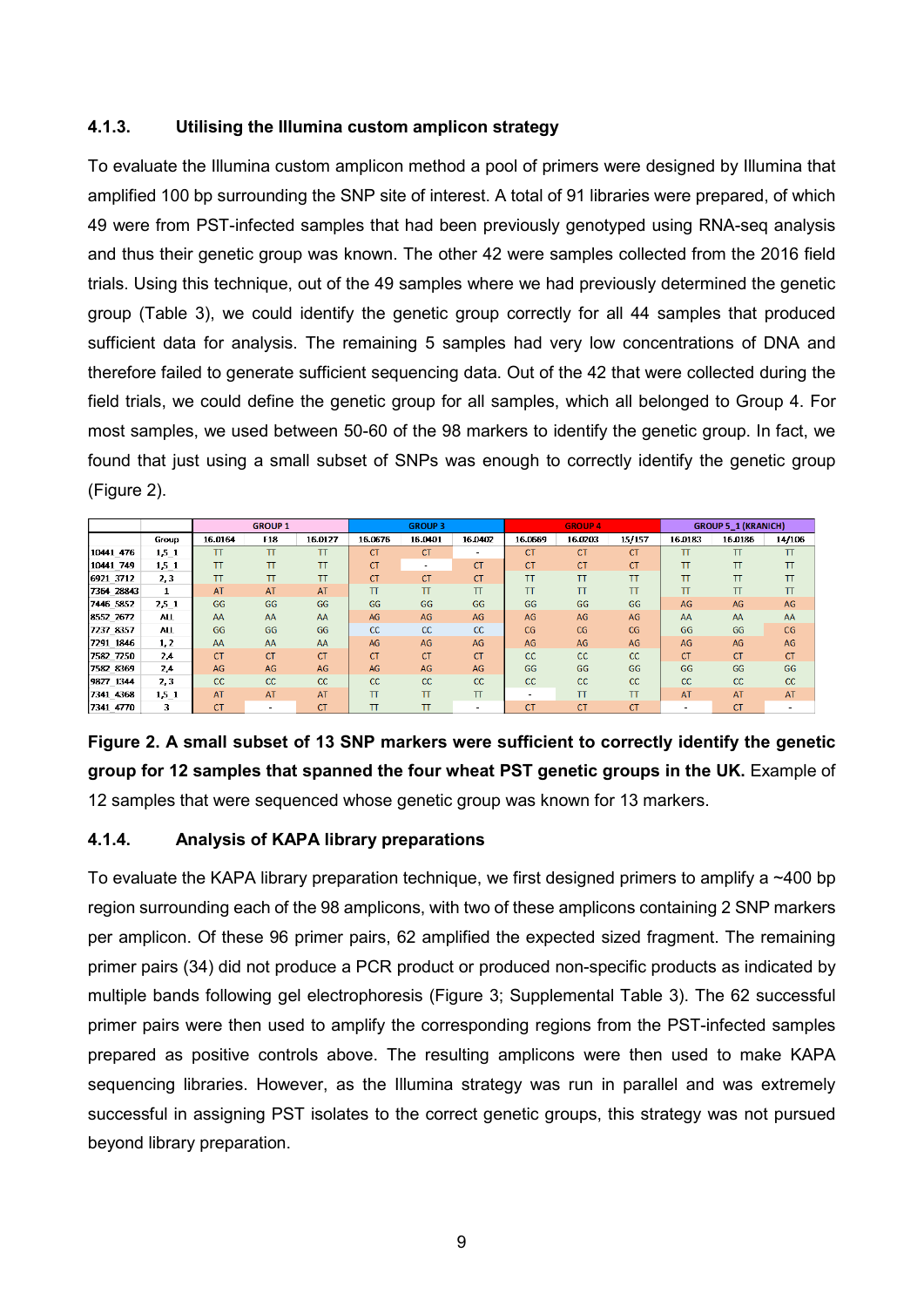

**Figure 3. Sixty-two of the ninety-six primer pairs tested amplified successfully.** Gel of PCRs to test the 96 amplicons designed, Tm 57.12°C. PCR reactions were loaded for each amplicon in the order described in the Supplemental Table 3.

#### **4.1.5. KASPar assays**

As a more cost-effective method we also designed and tested KASPar assays specific to each SNP site as an alternative strategy to define PST genetic groups. First, primers were designed for all 98 SNP positions. However, primers could not be designed to amplify all 98 specific SNPs due to the high level of GC content or repeats in some regions. Primers were thus designed for a subset of 36 SNP markers. A total of 5 samples were utilised as positive controls for testing the KASPar assays that represented the four genetic groups of PST that infect wheat: PST isolates F18 and F22 (both Group 1), PST isolate 15/151 (Group 3), PST isolate 14/7 (group 4) and PST isolate 14/106 (Group 5-1). Initial analysis revealed that many of the KASPar assays were inconsistent (Figure 4). Therefore, we selected four primer triplets that could be used to reliably differentiate between the four genetic groups: CTPST163, 167, 16 and 18 (Figure 5). Once the primers had been validated using positive controls, the four primers were further evaluated using additional PST-infected samples that were also subjected to full transcriptome sequencing. The KASPar primers were very effective in distinguishing PST genetic groups, with identical results compared to the Illumina sequencing. For instance, out of the 49 samples sequenced using the amplicon Illumina sequencing method, 10 were also tested in KASPar analysis, and gave the same result.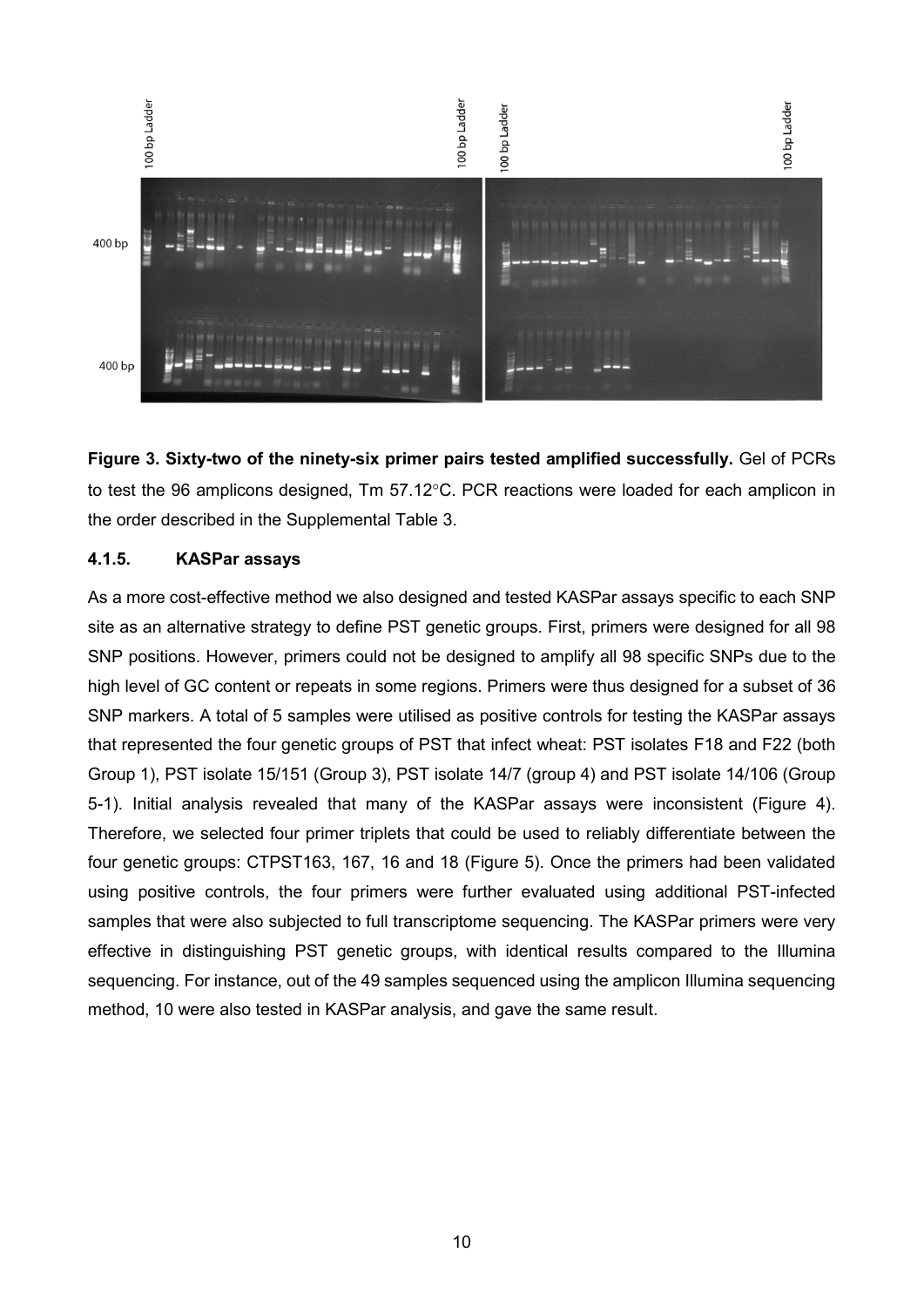|                 | <b>PRIMER</b>   | CLPST160 | CLPST163  | CLPST167 | CLPST171 | <b>PST-16</b>                                       | <b>PST-17</b> | <b>PST-18</b> | <b>PST-23</b> | <b>PST-29</b>                  | <b>PST-19</b> |
|-----------------|-----------------|----------|-----------|----------|----------|-----------------------------------------------------|---------------|---------------|---------------|--------------------------------|---------------|
|                 | <b>Marker</b>   |          |           |          |          | 7670 3437 10982 2778 7291 1846 11355 649 7364 28843 | 753 1139      | 8291 7564     |               | 19742 674 7237 13346 8552 2672 |               |
|                 | <b>SNP</b>      | C3524T   | G2778A    | G1846A   | A649C    | t28843a                                             | c1139a        | a7564g        | c674t         | g13346c                        | A2672G        |
|                 | <b>Specific</b> | ALL      | ALL       | Group 1  | ALL      | Group 1                                             | Group 1, 5-1  | Group 5-1     | ALL           | ALL                            | Group 3       |
|                 | Group 4         | XY       | XY        | XY       | XY       | XX                                                  | XY            | XX            | XY            | XY                             | XY            |
| <b>Expected</b> | Group 3         | XX       | YY        | XY       | YY       | XX                                                  | XY            | XX            | YY            | YY                             | XY            |
|                 | Group 1         | YY       | <b>XX</b> | YY       | XX       | XY                                                  | XX            | XX            | XX            | XX                             | XX            |
|                 | Group 1         | YY       | <b>XX</b> | YY       | XX       | XY                                                  | XX            | XX            | XX            | XX                             | XX            |
|                 | Group 4         | XX       | XY        | XY       | XX       | XX                                                  | XX            | XX            | XX            | XY                             | $\sim$        |
| <b>KASP</b>     | Group 3         | YY       | YY        | XY       | XY       | XX                                                  | XX            | XX            | XX            | XX                             |               |
| results         | Group 1         | XX       | <b>XX</b> | YY       | XX       | XY                                                  | XX            | XX            | XX            | XY                             |               |
|                 | Group 1         | XX       | XX        | YY       | XX       | XY                                                  | XX            | XX            | XX            | XY                             |               |

**Figure 4. Many of the KASPar assays gave inconsistent results.** Example of various primer tests for some of the selected markers, using control samples. The cells were highlighted in green if the expected and KASP results for the base being calling matched.

|               | F <sub>18</sub> | F <sub>22</sub> | 15/151 | 14/7 | 14/109 |
|---------------|-----------------|-----------------|--------|------|--------|
| CLPST163      | XХ              |                 | YY     |      | XX     |
| CLPST167      | YY              | YY              | X٧     | X١   | X٢     |
| <b>PST-16</b> | X٧              |                 | XХ     | XX   | XX     |
| <b>PST-18</b> | XX              |                 | XХ     | XX   | XY     |

**Figure 5. Four primer triplets could be used to reliably differentiate between the four wheat PST genetic groups.** Expected base calling for the selected positive control samples for the four selected primers.

### **4.2. Genotyping field samples using KASPar assays**

As the Illumina amplicon strategy and KASPar assays were both effective in assigning PST genetic groups we chose to genotype a wider range of field samples using the quicker and more economical KASPar method. We selected a total of 6 samples to use as positive controls in each assay that represented each of the four PST genetic groups that infect wheat and one negative control with wheat DNA (Figure 6). The PST isolates selected as positive controls were F18, F22 (both Group 1), 15/151 (Group 3), 14/7 (group 4) and 14/106 (Group 5-1).



**Figure 6. KASPar analysis of 19 PST-infected field samples and 5 positive controls illustrates the ability to clearly distinguish the 4 major wheat PST races found in the UK.** The positive controls consisted of two from group 1, one from group 3, one for group 4 and one for group 5-1. A negative control of wheat DNA was also included. In the scatter plot, red dots refer to samples assigned as Y:Y, green to X:Y and blue to X:X.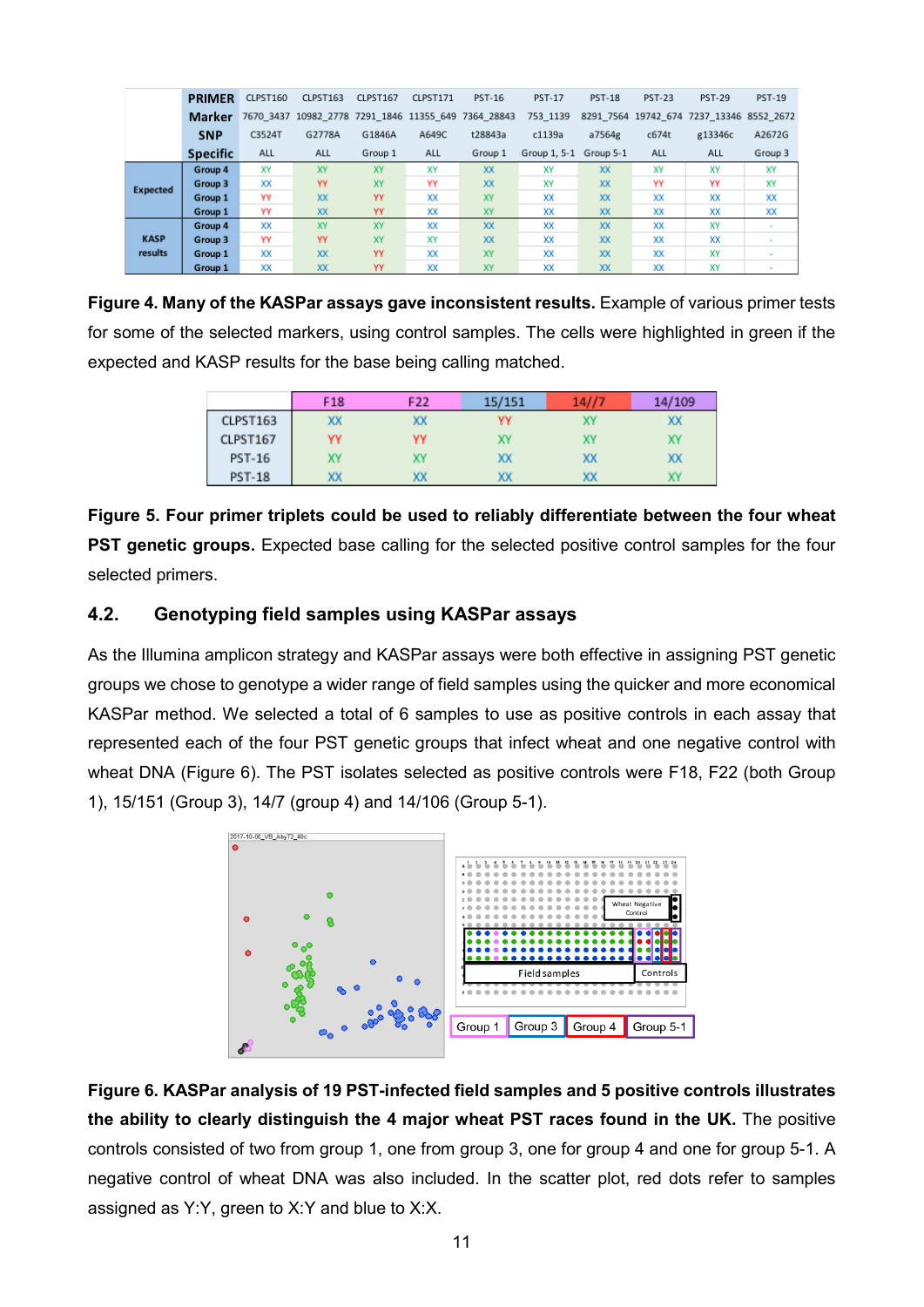Next, we used 5 validated KASPar assays to examine 85 field samples from field trials carried out in the 2015-2016 season and 374 field samples from the 2016-2017 season to evaluate the distribution of PST genetic groups in a field across the wheat growing season. Figure 7 illustrates how the PST genetic groups identified throughout the growing season changed in a single field in Taunton, Devon, sampled in 2016. However, when we genotyped the samples collected from the same field in the following growing season, we found that all samples belonged to the same genetic group: Group 4. This was a trend that was evident at all sites assessed in 2017, where all 374 samples that were genotyped belonged to genetic group 4 and reflects the increasing dominance of genetic group 4 across the UK [8].



**Figure 7. Group 4 PST isolates increased in prevalence throughout the 2015-2016 growing season at the Taunton field trial site.** Distribution of samples collected from each genetic group throughout the 2016 wheat growing season at a single field trial site. Each field trial site consisted of two wheat varieties (Kielder and Solstice) and the number of samples taken from each variety are indicated.

## **5. Discussion**

Traditionally, the surveillance of rust fungal pathogens in agroecosystems has hinged on field biology and race pathotype surveys to provide phenotypic information on pathogen diversity [14]. However, assessments of genotypic diversity are not included routinely and when employed are restricted to just a handful of markers such as simple sequence repeats (SSRs) or amplified fragment length polymorphisms (AFLPs) [3]. Our field pathogenomics approach, which is reliant on full transcriptome sequencing of PST-infected field samples, enables the integration of high-resolution genotypic data into pathogen surveillance activities [4]. Our approach also captures the PST population directly from the field and negates any biases that might be caused by purification and multiplication of the pathogen in the laboratory, a lengthy process that can impose artificial selection on the pathogen. However, full transcriptome sequencing is costly. Here, we have utilised the data generated in the wider field pathogenomics project to develop a series of SNP markers that can be used as an initial quick and cheap test to assign PST isolates to one of the five major PST races found within the UK. This is initially still dependant on a small number of markers that were specifically designed to assess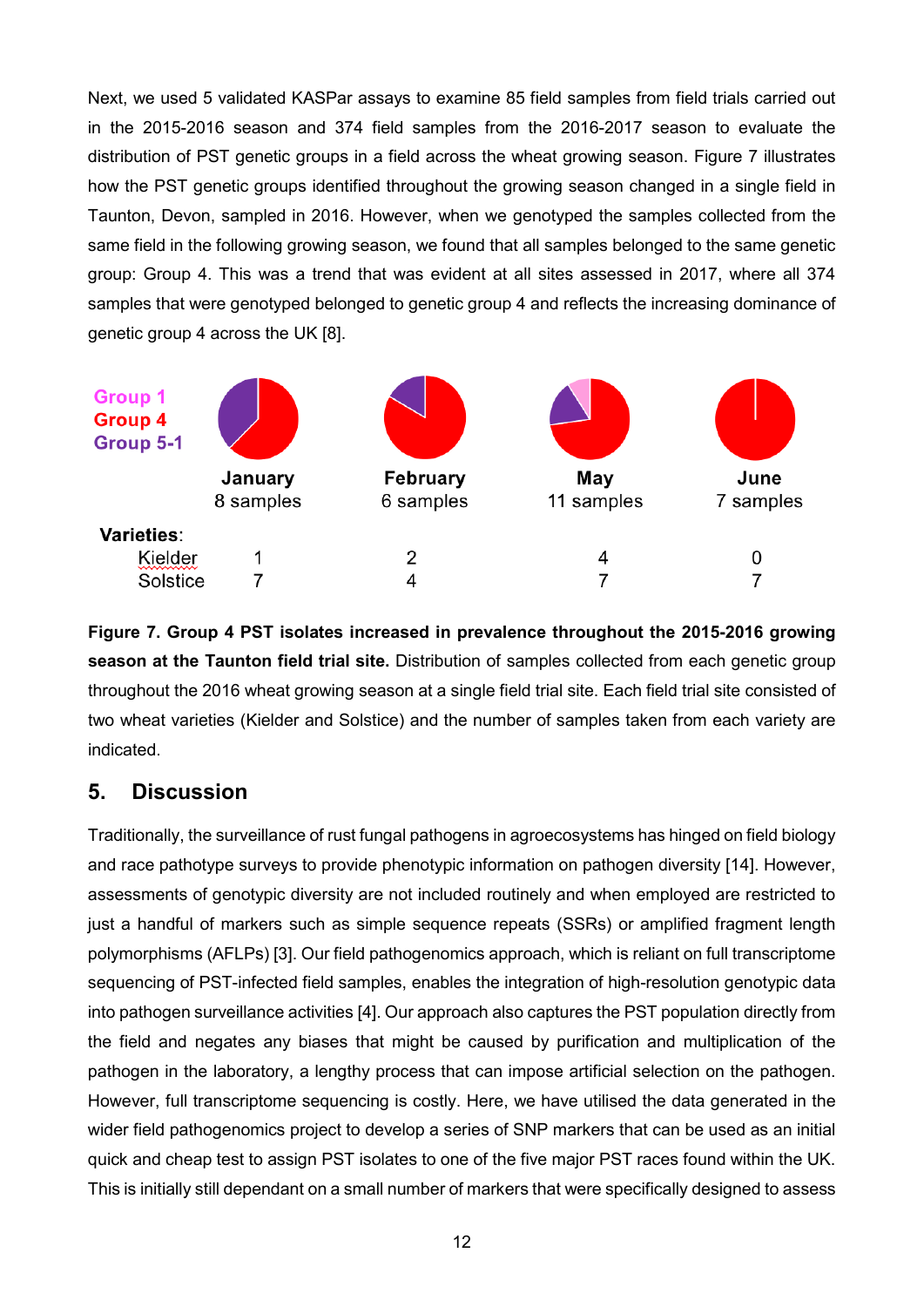the distribution of the current UK-specific PST races. However, the next step will be to expand this set of initial marker regions to ensure they can detect any novel PST races that may enter the UK in future. In the meantime, the current markers will be integrated into the UKCPVS. In the long-term this will ensure the UKCPVS is more predictive and better fulfils its main objective of gaining an early indication of new races and predicting durability of wheat varieties. For instance, generating a better understanding of the underlying variation in the PST population and how this will affect resistance breeding is essential for the strategic planning required to produce high-yielding wheat varieties which will be resistant when deployed in 10 years (considering the time between initial crossing and variety release). Furthermore, in the future it will enable the UKCPVS to rapidly monitor development of potential fungicide resistance mutations that would then provide early warning to agronomists and farmers of potential resistance emerging within UK PST populations. This would then place the UK at the forefront of the most progressive pathogen surveillance mechanisms and enable the UKCPVS to better understand increasingly complex pathogen populations.

## **6. References**

- 1. **Food and Agriculture Organization of the United Nations** [\[http://faostat.fao.org\]](http://faostat.fao.org/)
- 2. Hovmoller MS, Walter S, Justesen AF: **Escalating threat of wheat rusts.** *Science* 2010, **329:**369.
- 3. Kolmer JA: **Tracking wheat rust on a continental scale.** *Curr Opin Plant Biol* 2005, **8:**441-449.
- 4. Hubbard A, Lewis CM, Yoshida K, Ramirez-Gonzalez RH, de Vallavieille-Pope C, Thomas J, Kamoun S, Bayles R, Uauy C, Saunders DG: **Field pathogenomics reveals the emergence of a diverse wheat yellow rust population.** *Genome Biol* 2015, **16:**23.
- 5. Bueno-Sancho V, Bunting DCE, Yanes LJ, Yoshida K, Saunders DGO: **Field Pathogenomics: An Advanced Tool for Wheat Rust Surveillance.** *Methods Mol Biol* 2017, **1659:**13-28.
- 6. Rodriguez-Guerra R, Ramirez-Rueda MT, de la Vega OM, Simpson J: **Variation in genotype, pathotype and anastomosis groups of** *Colletotrichum lindemuthianum* **isolates from Mexico.** *Plant Pathology* 2003, **52:**228-235.
- 7. Wang SC, Wong DB, Forrest K, Allen A, Chao SM, Huang BE, Maccaferri M, Salvi S, Milner SG, Cattivelli L, et al: **Characterization of polyploid wheat genomic diversity using a high-density 90 000 single nucleotide polymorphism array.** *Plant Biotechnology Journal* 2014, **12:**787-796.
- 8. Bueno-Sancho V, Persoons A, Hubbard A, Cabrera-Quio LE, Lewis CM, Corredor-Moreno P, Bunting DCE, Ali S, Chng S, Hodson DP, et al: **Pathogenomic Analysis of Wheat Yellow Rust Lineages Detects Seasonal Variation and Host Specificity.** *Genome Biol Evol* 2017, **9:**3282-3296.
- 9. Cantu D, Govindarajulu M, Kozik A, Wang M, Chen X, Kojima KK, Jurka J, Michelmore RW, Dubcovsky J: **Next generation sequencing provides rapid access to the genome of** *Puccinia striiformis* **f. sp.** *tritici***, the causal agent of wheat stripe rust.** *PLoS One* 2011, **6:**e24230.
- 10. Trapnell C, Roberts A, Goff L, Pertea G, Kim D, Kelley DR, Pimentel H, Salzberg SL, Rinn JL, Pachter L: **Differential gene and transcript expression analysis of RNA-seq experiments with TopHat and Cufflinks.** *Nat Protoc* 2012, **7:**562-578.
- 11. Langmead B, Trapnell C, Pop M, Salzberg SL: **Ultrafast and memory-efficient alignment of short DNA sequences to the human genome.** *Genome Biol* 2009, **10:**R25.